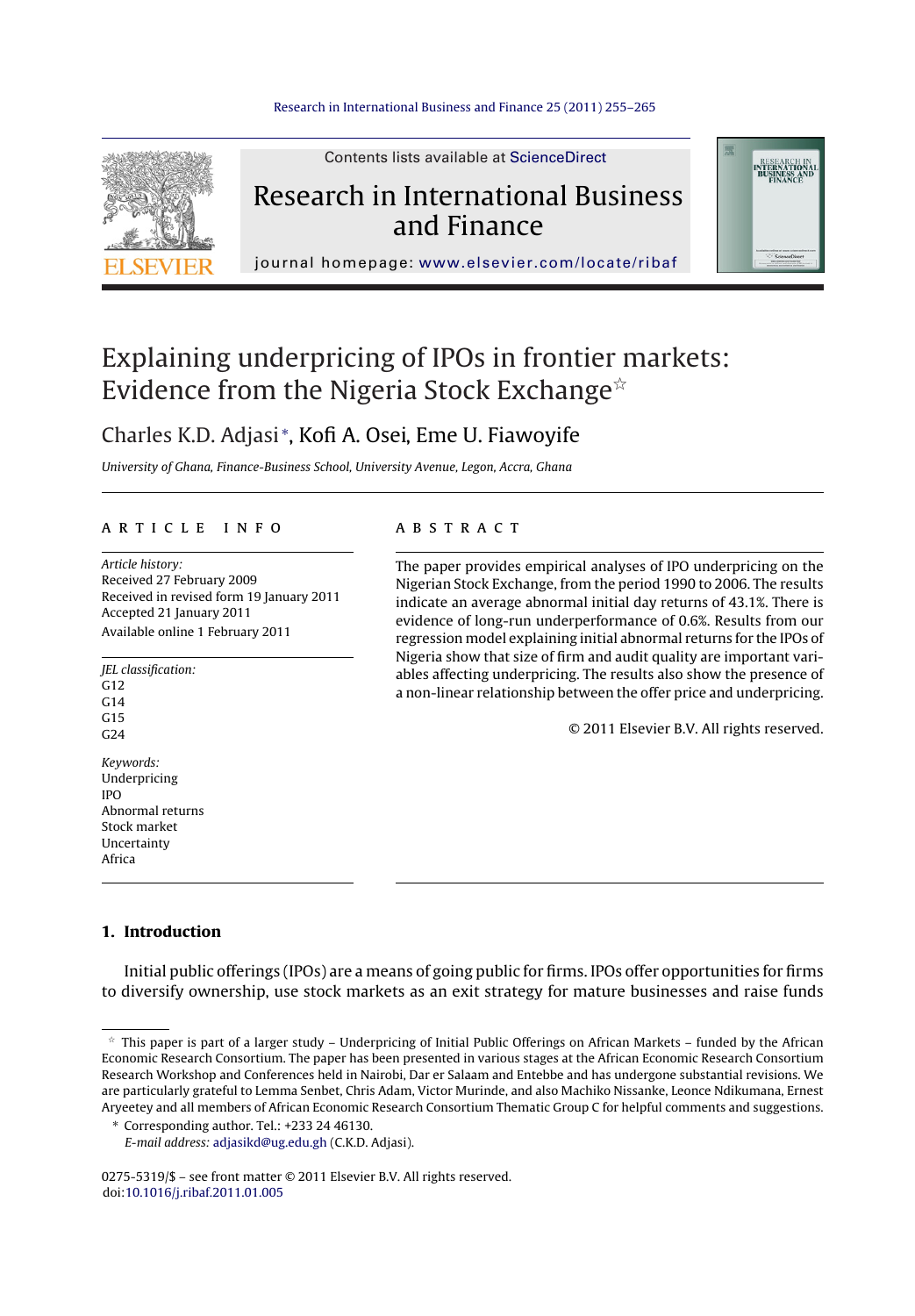for investment. In the case of younger firms, IPOs also serve as an early-stage financing option, [Riding](#page--1-0) [\(1998\).](#page--1-0) One of the interesting anomalies in finance is the fact that IPOs provide significant abnormal returns on the initial day of trading – [Khurshed](#page--1-0) [and](#page--1-0) [Mudambi](#page--1-0) [\(2002\).](#page--1-0) The abnormal returns from IPOs are as a result of underpricing of IPOs, which occurs when the offer price of an IPO is significantly lower than the end of first day trading price as well as trading prices for subsequent days. It is also argued that even though initial returns are high and positive, in the long run IPOs yield significantly negative abnormal returns [\(Ritter,](#page--1-0) [1991;](#page--1-0) [Levis,](#page--1-0) [1993\).](#page--1-0)

There is considerable amount of literature on the subject of underpricing of IPOs, [Loughran](#page--1-0) et [al.](#page--1-0) [\(1994\)](#page--1-0) and [Ritter](#page--1-0) [\(1998\)](#page--1-0) as well as many others note that studies on the anomaly have been documented in over 30 countries. One of the most common and the most observed reason for underpricing is that of adverse selection which is due to information asymmetry problems. Information asymmetry exists among differentinvestors as well as between the issuer and investors, and this raises uncertainty surrounding a firm's value and consequently its IPO offer. In an attempt to solve the information asymmetry problems, IPOs are underpriced by investment banks to encourage investors to provide more information ([Allen](#page--1-0) [and](#page--1-0) [Faulhaber,](#page--1-0) [1989;](#page--1-0) [Chemmanur,](#page--1-0) [1993\).](#page--1-0) Underpricing therefore is an additional cost for issuers and a transfer of wealth to investors who buy the shares. IPO underpricing continues to be a recurring phenomenon and African stock markets have not escaped this phenomenon. Indeed in Africa, inefficiencies and information gaps on the markets could accentuate information asymmetry problems attributed to underpricing of IPOs.

Unfortunately, there is little research on IPOs on African stock markets. Existing studies include that of [Page](#page--1-0) [and](#page--1-0) [Reyneke](#page--1-0) [\(1997\)](#page--1-0) and [Alli](#page--1-0) et [al.](#page--1-0) [\(2010\)](#page--1-0) on IPOs on the Johannesburg Exchange in South Africa and that of [Chahine](#page--1-0) [and](#page--1-0) [Tohme](#page--1-0) [\(2009\)](#page--1-0) on relationships between IPOs underpricing, CEO duality, and strategic ownership in 12 Arab countries of the Middle East and North Africa (MENA) region. More so there is no study on IPOs on the relatively small and frontier stock markets in Sub Saharan Africa.

This study therefore attempts to examine the underlying factors behind IPOs on African stock markets. This study therefore attempts to examine the underlying factors behind IPOs on African stock markets. The Nigeria Stock Exchange (NSE) in Nigeria is one of such budding African frontier markets. There have been about 125 IPOs issued on the NSE since 1990. Evidence shows that there are considerable price movements during the initial days of trading on this markets as observed in other markets. But how large are the price changes? To what extent does underpricing as an additional direct cost reduce the benefit of public listing? What factors cause underpricing of IPOs on this typical African frontier market if it exists? Finding answers to the above questions will add considerably to our current knowledge on African stock markets.

The rest of the paper is structured as follows: the next section examines listing procedures on the Nigerian Stock Exchange, Section [3](#page--1-0) provides an overview of literature, Section [4](#page--1-0) discusses the methodology as well as empirical results and conclusions are drawn in Section [5.](#page--1-0)

#### **2. Listing on the Nigerian Stock Exchange**

The Nigerian Stock Exchange with over 300 listed companies was established in 1960 as the Lagos Stock Exchange and later renamed as the Nigerian Stock Exchange in 1977. The procedure for enlisting on the Nigerian Stock Exchange is outlined in the Securities and Exchange Act (SEC) No. 45 of 1999 and the Companies and Allied Matters Act of 1990. The enlisting company appoints an issuing house in terms of designing the instrument and raising of funds through the sale of shares at a given price. Additionally, the issuing firm appoints reporting accountants, underwriters, trustees and solicitors. The prospectus is prepared by all parties involved while three to five meetings are held to review the work done. The Securities and Exchange Commission then receives the offer document from the issuing house for review and if satisfied, issues a letter confirming the registration of the securities. Again, a final meeting of the board is convened for all the parties to witness the signing of the documents and onward submission of the signed documents.

The SEC gives approval to open the issue with application forms distributed by all banks. For public offer, 21 working days is given as closing day while 28 days are allocated for right issue. The basis of allotment of the issue is prepared by the registrars, the issuing company and the issuing house. The proposal is submitted within six weeks of closure of offer by the issuing house. Moreover, the issuer